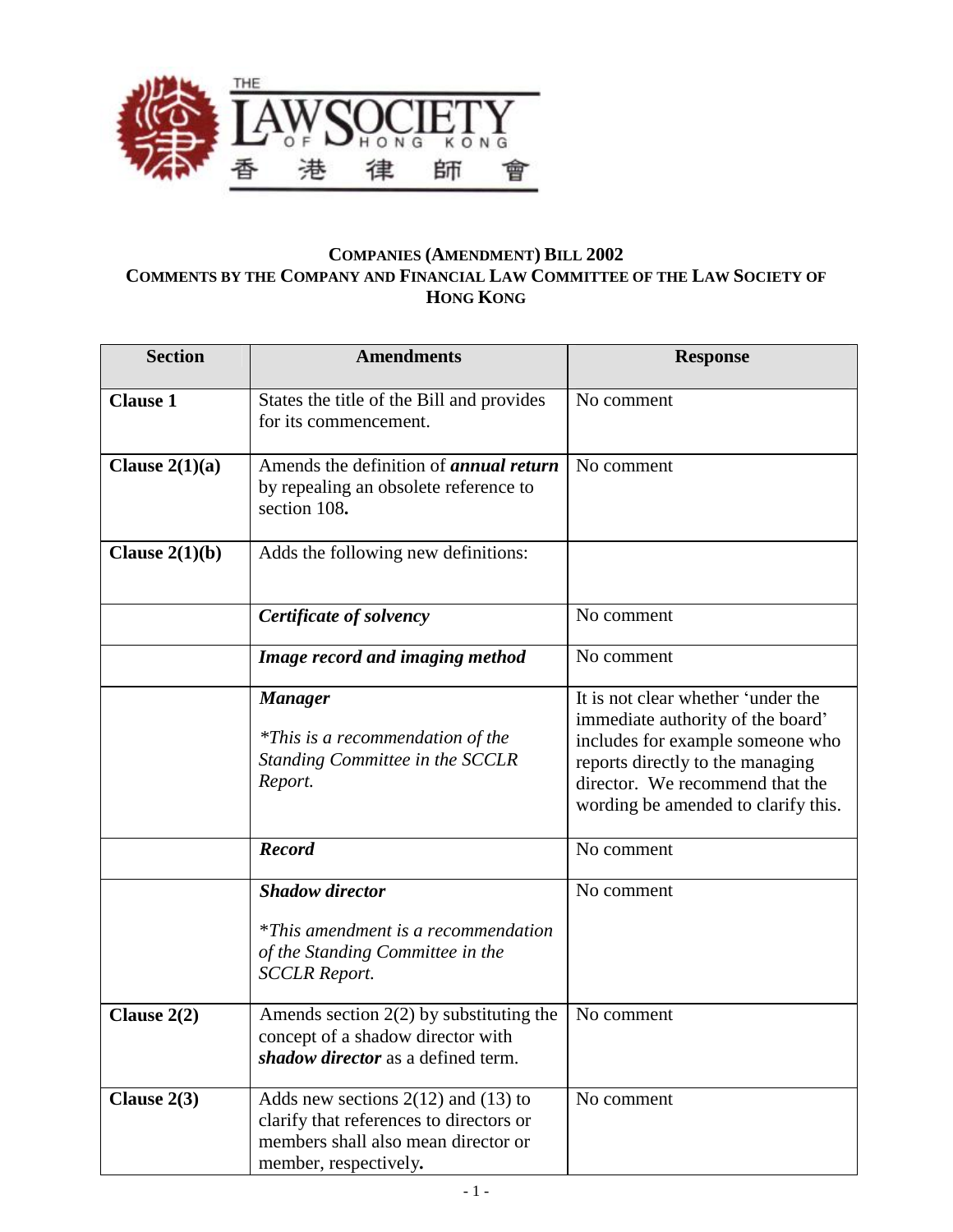| <b>Section</b>  | <b>Amendments</b>                                                                                                                                                                                                                                                                                                             | <b>Response</b> |
|-----------------|-------------------------------------------------------------------------------------------------------------------------------------------------------------------------------------------------------------------------------------------------------------------------------------------------------------------------------|-----------------|
| <b>Clause 3</b> | Repeals section $2A(3)$ which provides<br>that deviations from specified forms not<br>affecting the substance of such form<br>shall not invalidate it.                                                                                                                                                                        | No comment      |
| Clause $4(1)$   | Amends section $4(1)$ to permit the<br>formation of a company by one person.<br><i>*This amendment is a recommendation</i><br>of the Standing Committee in the<br><b>SCCLR Report.</b>                                                                                                                                        | Agreed          |
| Clause $4(2)$   | Adds new section $4(4)$ which prohibits<br>the incorporation of a company limited<br>by guarantee with a share capital.<br><i>*This amendment is a recommendation</i><br>of the Standing Committee in the<br><b>SCCLR Report.</b>                                                                                             | Agreed          |
| <b>Clause 5</b> | Amends section 8 to remove the right<br>of dissenting shareholders in a public<br>company to resort to the court to cancel<br>an alteration to the objects clause of the<br>company's memorandum of<br>association.<br><i>*This amendment is a recommendation</i><br>of the Standing Committee in the<br><b>SCCLR Report.</b> | Agreed          |
| <b>Clause 6</b> | Amends section $18(2)$ to require a<br>company to file a statement in specified<br>form with the Registrar, instead of a<br>statutory declaration on incorporation.                                                                                                                                                           | Agreed          |
| <b>Clause 7</b> | Amends section 22 to require a<br>company that changes its name, to file a<br>notice in the specified form with the<br>Registrar, instead of a copy of the<br>special resolution, and to require the<br>Registrar to issue a certificate of change<br>of name instead of an altered certificate<br>of incorporation.          | Agreed          |
| <b>Clause 8</b> | Amends section $22B(3)$ to reflect the<br>amendment to section 22 (see Clause 7<br>above), i.e., a copy of the special<br>resolution on a change of name is no                                                                                                                                                                | No comment      |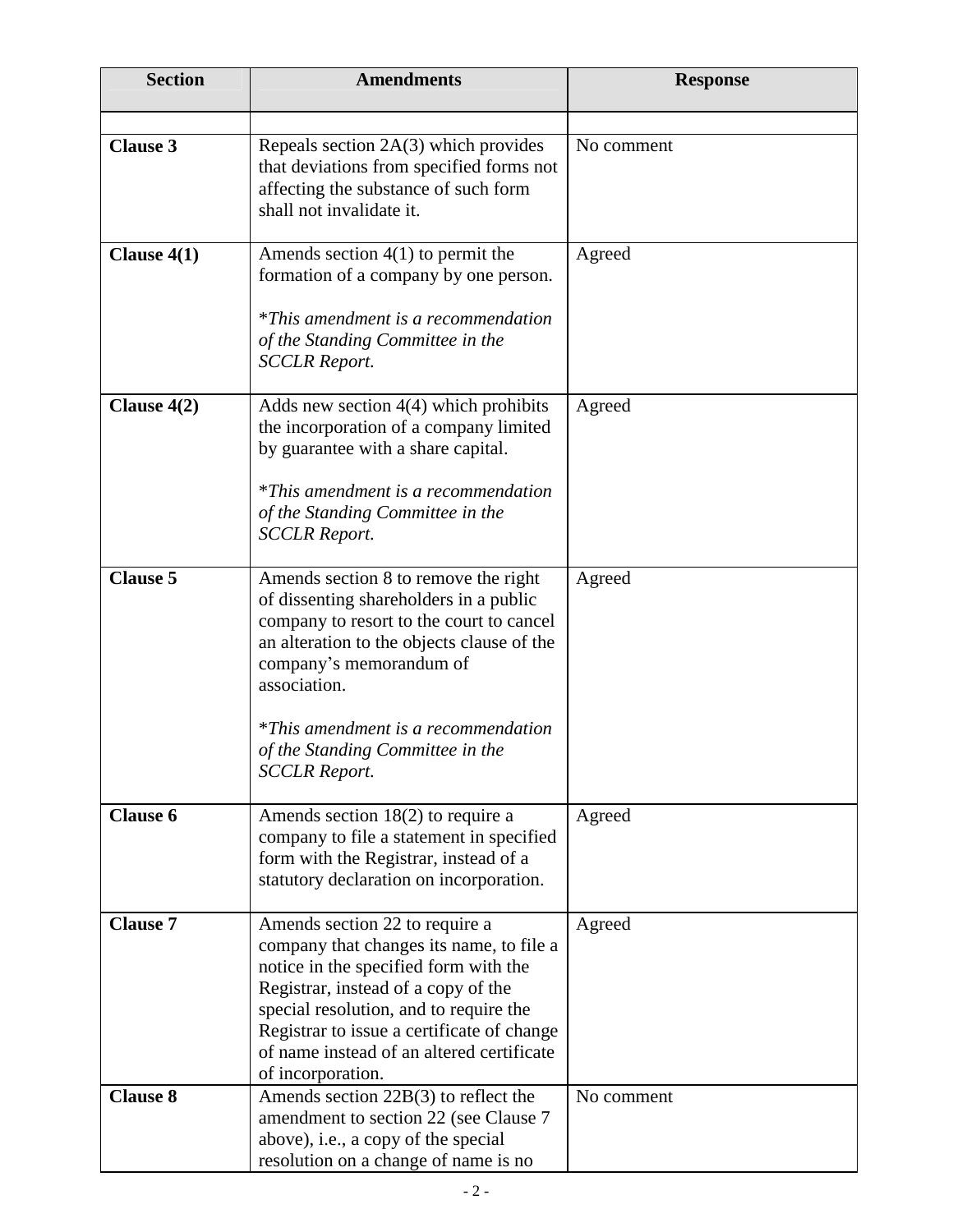| <b>Section</b>                   | <b>Amendments</b>                                                                                                                                                                                                                                                                                                                                                               | <b>Response</b>                                                                                                        |
|----------------------------------|---------------------------------------------------------------------------------------------------------------------------------------------------------------------------------------------------------------------------------------------------------------------------------------------------------------------------------------------------------------------------------|------------------------------------------------------------------------------------------------------------------------|
|                                  | longer required to be filed; instead only<br>a notice of change of name is now<br>required.                                                                                                                                                                                                                                                                                     |                                                                                                                        |
| <b>Clause 9</b>                  | Amends section $23(1)$ to clarify the<br>contractual position of a company and<br>its members in relation to each other<br>and to give every member of a<br>company a personal right to sue to<br>enforce the terms of the memorandum<br>and articles of association.<br><i>*This amendment is a recommendation</i><br>of the Standing Committee in the<br><b>SCCLR Report.</b> | No comment                                                                                                             |
| <b>Clause 10</b>                 | Amends section 25A to remove the<br>right of dissenting shareholders in a<br>public company to resort to the court to<br>cancel an alteration to memorandum of<br>association.                                                                                                                                                                                                  | Agreed                                                                                                                 |
| <b>Clauses 11 and</b><br>12      | Repeals section 31 which provides for<br>liability where a company carries on<br>business with only one member and the<br>subheading preceding it.                                                                                                                                                                                                                              | No comment                                                                                                             |
| <b>Clause 13</b>                 | Amends section 45 to shorten the<br>period for filing a return of allotments<br>from 8 weeks to 1 month and to<br>simplify the filing requirements, in<br>particular, in relation to the allotment of<br>shares otherwise than for cash and<br>where such a contract has not been<br>reduced in writing, and to remove the<br>need to state the shareholder's<br>occupation.    | Agreed                                                                                                                 |
| Clauses 14 to 17<br>and 19 to 23 | Amend sections 47E, 47F, 47G, 48,<br>49J, 49K, 49L, 49M and 49Q<br>respectively (relaxation of financial<br>assistance rules) to replace the<br>references in those sections to a<br>statutory declaration by references to a<br>statement in the specified form.                                                                                                               | The consequences of making a false<br>statement are not set out. We<br>suggest that this is specifically<br>addressed. |
| <b>Clause 18</b>                 | Amends section $49BA(10)(b)$ by<br>substituting the concept of shadow<br>director with the defined term.                                                                                                                                                                                                                                                                        | No comment                                                                                                             |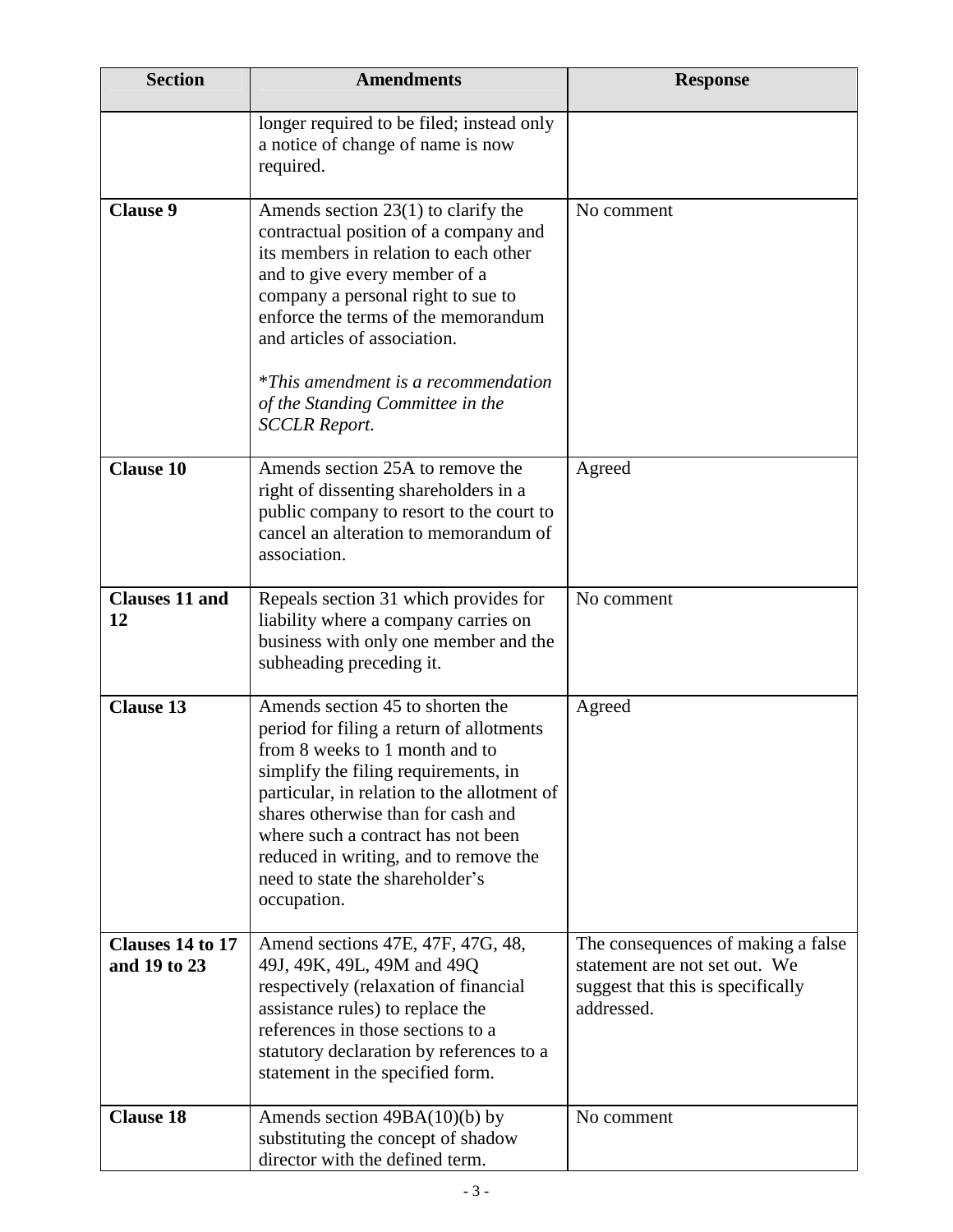| <b>Section</b>                 | <b>Amendments</b>                                                                                                                                                                                                                                                                                                    | <b>Response</b>                                                                                                                                                                                                                                                                                                                                                                                                            |
|--------------------------------|----------------------------------------------------------------------------------------------------------------------------------------------------------------------------------------------------------------------------------------------------------------------------------------------------------------------|----------------------------------------------------------------------------------------------------------------------------------------------------------------------------------------------------------------------------------------------------------------------------------------------------------------------------------------------------------------------------------------------------------------------------|
|                                |                                                                                                                                                                                                                                                                                                                      |                                                                                                                                                                                                                                                                                                                                                                                                                            |
| <b>Clause 24</b>               | Amends section $54(1)$ to provide for the<br>use of a specified form when notifying<br>the Registrar on a consolidation of the<br>share capital of conversion of shares<br>into stock.                                                                                                                               | No comment                                                                                                                                                                                                                                                                                                                                                                                                                 |
| Clause $25(1)$<br>and $(2)$    | Amends section 55 to require a<br>company to give notice of an increase<br>in share capital within 15 days after the<br>increase takes effect.                                                                                                                                                                       | There may be circumstances where<br>someone searching the public<br>register would want to know the<br>passing of a resolution to increase<br>capital, even if the increase will or<br>may take place at a later date. We<br>therefore suggest that notification is<br>still required within 15 days of<br>passing the resolution and, where<br>appropriate, again on the resolution<br>lapsing or becoming unconditional. |
| Clause $25(3)$                 | Amends section $55(2)$ to remove the<br>requirement for a printed copy of the<br>resolution to be filed with the Registrar.                                                                                                                                                                                          | No comment                                                                                                                                                                                                                                                                                                                                                                                                                 |
| Clause $26(1)$                 | Technical correction to section 58(1C)<br>by repealing the unnecessary reference<br>to subsection (1D) in that section.                                                                                                                                                                                              | No comment.                                                                                                                                                                                                                                                                                                                                                                                                                |
| Clause $26(2)$                 | Amends section 58 to provide that court<br>approval is not required where the<br>reduction consists of a re-designation of<br>the par-value to a lower amount, subject<br>to certain specified conditions.<br><i>*This amendment is a recommendation</i><br>of the Standing Committee in the<br><b>SCCLR Report.</b> | Agreed                                                                                                                                                                                                                                                                                                                                                                                                                     |
| <b>Clauses 27 and</b><br>28(1) | Amend sections 59 and $61(1)$ to reflect<br>the amendment to section 58 above (see<br>Clause $26(2)$ above).                                                                                                                                                                                                         | No comment                                                                                                                                                                                                                                                                                                                                                                                                                 |
| Clause $28(2)$                 | Amends section $61(4)$ to provide for the<br>Registrar to issue a certificate with his<br>printed signature.                                                                                                                                                                                                         | No comment.                                                                                                                                                                                                                                                                                                                                                                                                                |
| <b>Clause 29</b>               | Adds section 61A to the Ordinance<br>which sets out the procedures for a<br>reduction of capital under section 58<br>where court approval is not required.                                                                                                                                                           | No comment                                                                                                                                                                                                                                                                                                                                                                                                                 |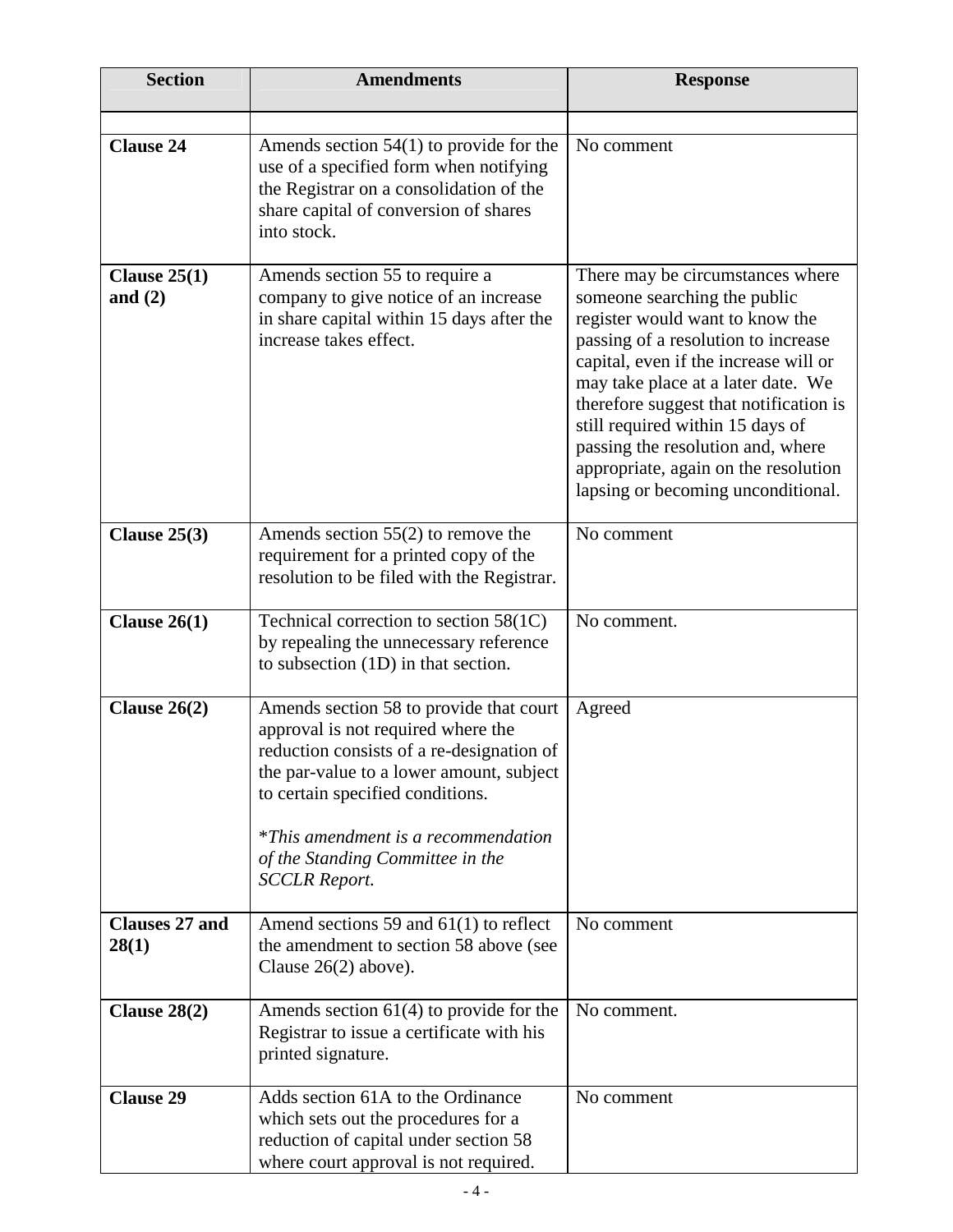| <b>Section</b>   | <b>Amendments</b>                                                                                                                                                                                                                                                                                                                                                 | <b>Response</b>                                                                                                                                                                                                                                                                                                                                                                                                                         |
|------------------|-------------------------------------------------------------------------------------------------------------------------------------------------------------------------------------------------------------------------------------------------------------------------------------------------------------------------------------------------------------------|-----------------------------------------------------------------------------------------------------------------------------------------------------------------------------------------------------------------------------------------------------------------------------------------------------------------------------------------------------------------------------------------------------------------------------------------|
| <b>Clause 30</b> | Make consequential amendments to<br>section $63A(6)$ in connection with the<br>new section 114AA which provides for<br>one member to constitute quorum for a<br>meeting of a company with only one<br>member.                                                                                                                                                     | No comment                                                                                                                                                                                                                                                                                                                                                                                                                              |
| <b>Clause 31</b> | Amends section 70 to change the time-<br>limit for the completion of a transfer of<br>shares by a public company from 2<br>months to 10 business days.<br><i>*This amendment is a recommendation</i><br>of the Standing Committee in the<br><b>SCCLR Report.</b>                                                                                                  | Agreed                                                                                                                                                                                                                                                                                                                                                                                                                                  |
| <b>Clause 32</b> | Amends section 83(2) to make clear<br>that a certificate of registration of a<br>charge may bear a printed signature of<br>the Registrar and to remove the<br>requirement that the certificate state the<br>amount secured by the charge.                                                                                                                         | In relation to the removal of the<br>need for the Registrar to sign each<br>certificate by hand, refer to our<br>comments in respect of Clause<br>$28(2)$ above.<br>In relation to the removal of the<br>requirement for the certificate to<br>state the amount secured, it can<br>actually be useful (especially to<br>creditors) if the amount charged is<br>stated on the certificate. We query<br>the rationale for this amendment. |
| <b>Clause 33</b> | Amends section 85 to:<br>(i) streamline the procedure with<br>respect to entries of satisfaction and<br>release of property from charge; and<br>(ii) widen the scope of the section to<br>cover releases of the whole of a<br>charge and cases where the whole of<br>the property charged has ceased to<br>form part of the company's property<br>or undertaking. | We agree to the changes. We<br>suggest that the opportunity is taken<br>to clarify the position of a creditor if<br>the company wrongly files a<br>memorandum of satisfaction.                                                                                                                                                                                                                                                          |
| <b>Clause 34</b> | Makes a consequential amendment to<br>section $86(1)$ in connection with the<br>amendment made to section 85.                                                                                                                                                                                                                                                     | No comment                                                                                                                                                                                                                                                                                                                                                                                                                              |
| <b>Clause 35</b> | Amend section 87 to include a<br>requirement for receivers, managers<br>and liquidators to provide their identity<br>card or passport numbers and to notify                                                                                                                                                                                                       | No comment                                                                                                                                                                                                                                                                                                                                                                                                                              |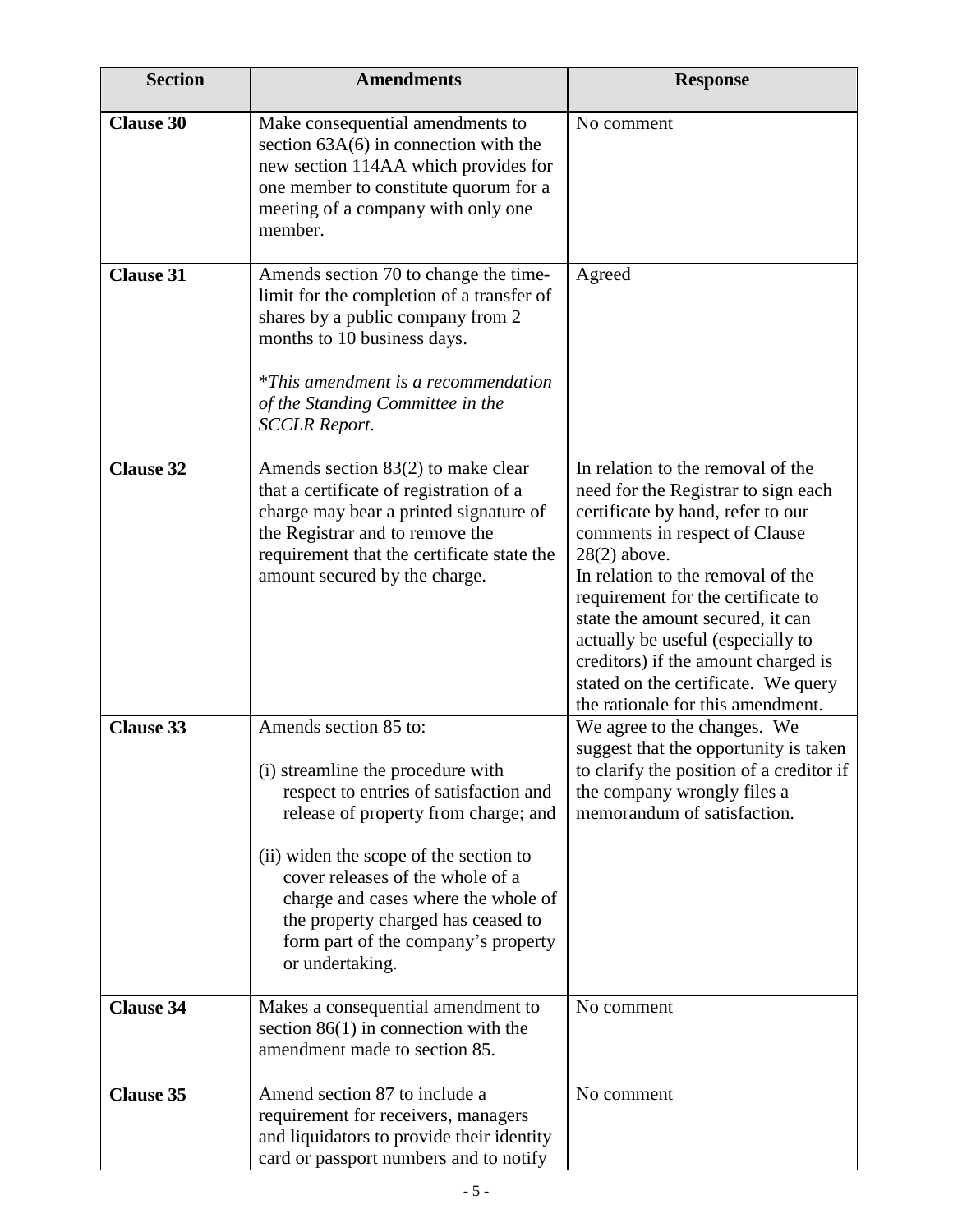| <b>Section</b>   | <b>Amendments</b>                                                                                                                                                                                                                                   | <b>Response</b>                                                                               |
|------------------|-----------------------------------------------------------------------------------------------------------------------------------------------------------------------------------------------------------------------------------------------------|-----------------------------------------------------------------------------------------------|
|                  | the Registrar of any change in the<br>particulars filed with the Registrar.                                                                                                                                                                         |                                                                                               |
| <b>Clause 36</b> | Amends section $92(2)$ to provide for the<br>use of a specified form when notifying<br>the Registrar of the situation of the<br>registered office and any change<br>thereof.                                                                        | No comment                                                                                    |
| <b>Clause 37</b> | Deletes the requirement in section<br>$95(1)(a)$ for a company to enter the<br>details of the occupations or<br>descriptions of members of the<br>company in the company's register of<br>members.                                                  | No comment                                                                                    |
| <b>Clause 38</b> | Adds new section 95A requiring<br>companies in which the number of<br>members of such company:<br>(i) falls to one; or<br>(ii) increases from one to two or more<br>members,<br>to record that fact in the company's<br>register.                   | We do not see the need for this.<br>What are to be the consequences of<br>failure to do this? |
| <b>Clause 39</b> | Amends section $103(1)$ to delete the<br>requirement that a company file a<br>statutory declaration when applying for<br>a licence to keep a branch register of<br>members and to provide for the<br>application to be filed with the<br>Registrar. | No comment                                                                                    |
| <b>Clause 40</b> | Amends section 109(5) by substituting<br>the concept of shadow director with the<br>new defined term.                                                                                                                                               | No comment                                                                                    |
| <b>Clause 41</b> | Amends section $114A(1)$ by adding<br>reference to the new section 114AA.                                                                                                                                                                           | No comment                                                                                    |
| <b>Clause 42</b> | Adds new section 114AA which<br>provides that one member constitutes a<br>quorum for a meeting of a company<br>having only one member.                                                                                                              | No comment                                                                                    |
| <b>Clause 43</b> | Amends section $115A(2)$ to reduce the                                                                                                                                                                                                              | Agreed                                                                                        |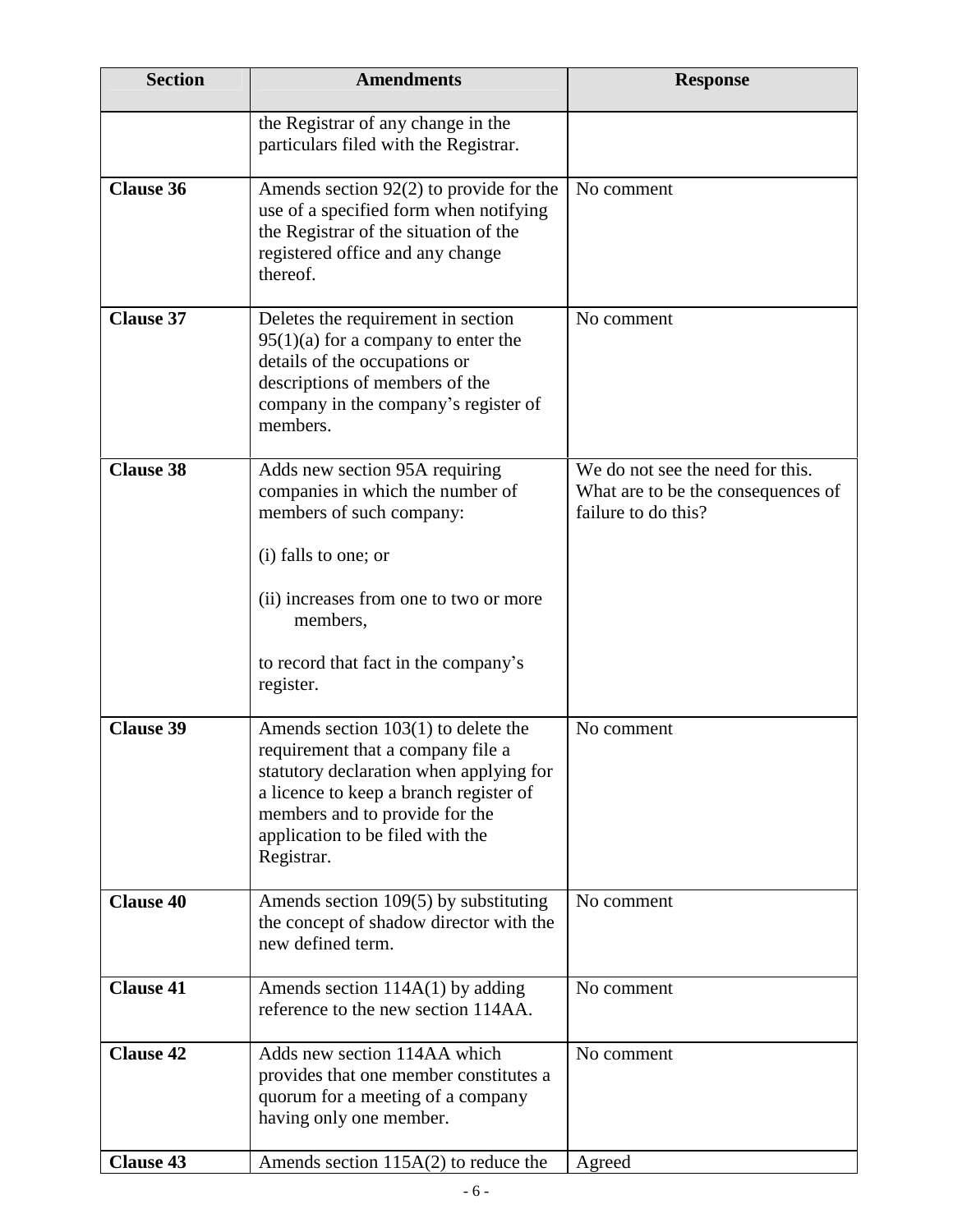| <b>Section</b>              | <b>Amendments</b>                                                                                                                                                                                                                                                                                                                                                                | <b>Response</b> |
|-----------------------------|----------------------------------------------------------------------------------------------------------------------------------------------------------------------------------------------------------------------------------------------------------------------------------------------------------------------------------------------------------------------------------|-----------------|
|                             | threshold for shareholders' proposals to<br>$2\frac{1}{2}\%$ of voting rights or 50 members.<br>*This amendment is a recommendation<br>of the Standing Committee in the<br><b>SCCLR Report.</b>                                                                                                                                                                                  |                 |
| <b>Clause 44</b>            | Adds new section 116BC which<br>provides that, a sole member of a<br>company who makes any decision<br>which is akin to a decision agreed to by<br>a company in a general meeting, shall<br>provide the company with a written<br>record of that decision.                                                                                                                       | No comment      |
| <b>Clause 45</b>            | Amends section $117(4)(a)$ to exclude<br>from the application of that section<br>special resolutions effecting a change of<br>company name.                                                                                                                                                                                                                                      | No comment      |
| <b>Clauses 46 and</b><br>47 | Amend sections 128 and 129<br>respectively (statements in companies<br>accounts of subsidiaries and associated<br>companies) to clarify the reporting<br>requirements, to provide for the use of<br>specified forms, to remove archaic<br>terminology and to widen the scope of<br>the offence provisions to cover a failure<br>to comply with section 128(5A) or<br>$129(5A)$ . | No comment      |
| <b>Clause 48</b>            | Makes a consequential amendment to<br>section $129A(1)$ in connection with the<br>amendments made to sections 128 and<br>129.                                                                                                                                                                                                                                                    | No comment      |
| <b>Clause 49</b>            | Amends section $129B(1)$ to provide for<br>the signing of a company's balance<br>sheet by one director in the case of a<br>sole-director company.                                                                                                                                                                                                                                | No comment      |
| <b>Clause 50</b>            | Corrects a cross-reference in section<br>$140A(3)(b)$ , (4) and (6)(b).                                                                                                                                                                                                                                                                                                          | No comment.     |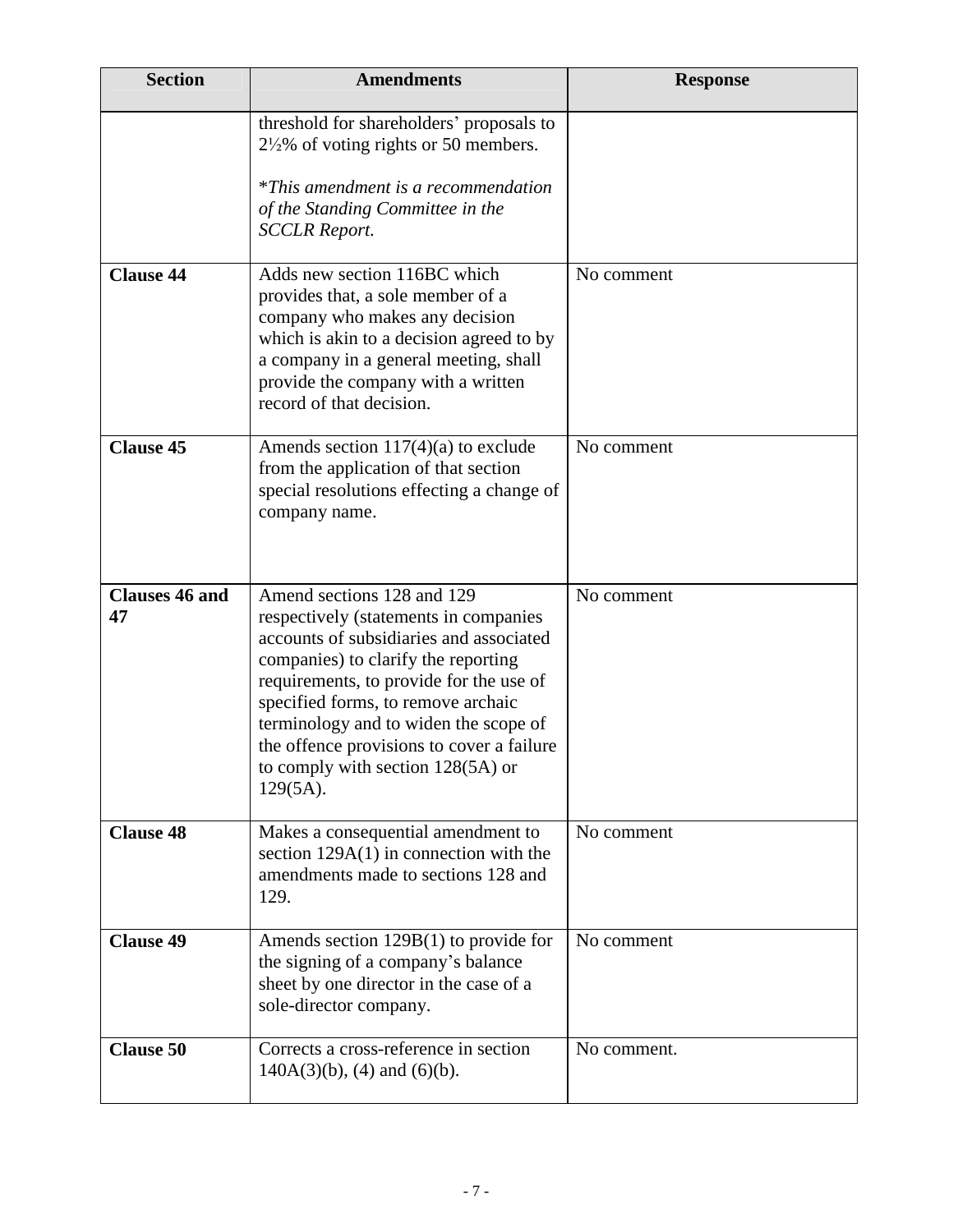| <b>Section</b>   | <b>Amendments</b>                                                                                                                                                                                                                                                                                                                                  | <b>Response</b> |
|------------------|----------------------------------------------------------------------------------------------------------------------------------------------------------------------------------------------------------------------------------------------------------------------------------------------------------------------------------------------------|-----------------|
| <b>Clause 51</b> | Makes consequential amendments to<br>section 145B(b) in connection with the<br>amendment made to section 161B.                                                                                                                                                                                                                                     | No comment      |
| <b>Clause 52</b> | Amends section 151 to provide for the<br>use of a specified form when notifying<br>the Registrar upon appointment of an<br>inspector by the Financial Secretary to<br>investigate the affairs of a company.                                                                                                                                        | No comment      |
| <b>Clause 53</b> | Amends section 153 (which requires<br>every company to have at least two<br>directors) to apply only to public<br>companies. It also adds new section<br>153A, which permits a private company<br>to have only one director and deems<br>certain persons to be a director in cases<br>where a company has not filed a return<br>under section 158. | Agreed          |
| <b>Clause 54</b> | Adds section 153B, which makes clear<br>that an alternate director is the agent of<br>the director who appointed him and<br>provides that a director shall be<br>vicariously liable for torts committed<br>by his alternate<br><i>*This amendment is a recommendation</i><br>of the Standing Committee in the<br><b>SCCLR Report.</b>              | Agreed          |
| <b>Clause 55</b> | Adds section 153C, which provides that<br>a written record of a decision of a sole<br>director of a private company shall be<br>sufficient evidence of that decision.                                                                                                                                                                              | Agreed          |
| <b>Clause 56</b> | Amends section 154 to prohibit a sole<br>director of a private company and<br>certain bodies corporate from being the<br>secretary of the company.                                                                                                                                                                                                 | Agreed          |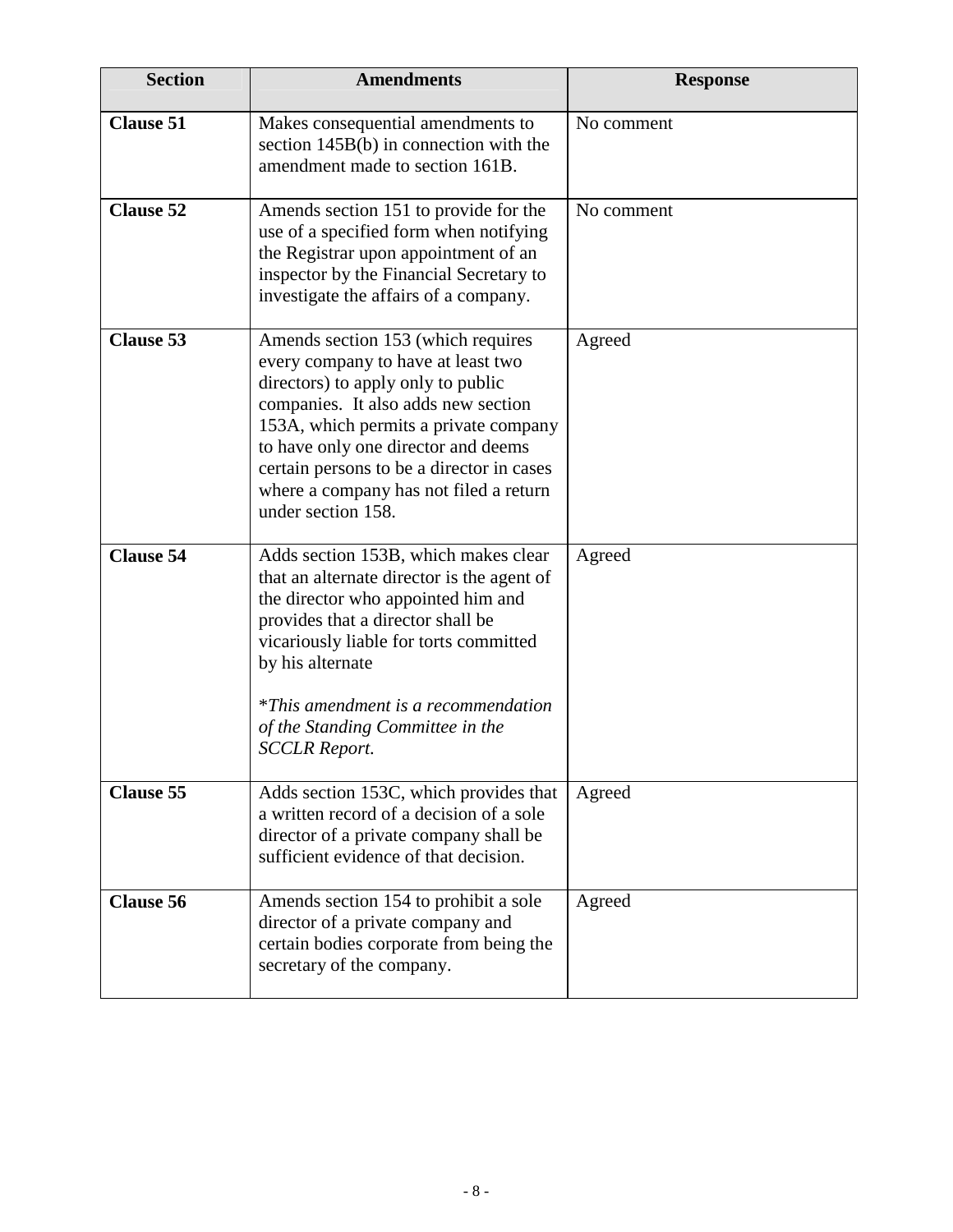| <b>Section</b>                  | <b>Amendments</b>                                                                                                                                                                                                                                                                                                                                                                                                                                                                                                                                                               | <b>Response</b> |
|---------------------------------|---------------------------------------------------------------------------------------------------------------------------------------------------------------------------------------------------------------------------------------------------------------------------------------------------------------------------------------------------------------------------------------------------------------------------------------------------------------------------------------------------------------------------------------------------------------------------------|-----------------|
| Clause $57(1)$<br>and $(2)$     | Amends section $157B(1)$ and (2) to<br>provide that a director may be removed<br>by an ordinary resolution instead of a<br>special resolution, notwithstanding any<br>provision in the company's<br>constitution.<br><i>*This amendment is a recommendation</i><br>of the Standing Committee in the<br><b>SCCLR Report.</b>                                                                                                                                                                                                                                                     | Agreed          |
| Clause $57(3)$                  | Makes a technical change to the<br>terminology used in section 157B(5)<br>from "term of office" to "period of<br>office".                                                                                                                                                                                                                                                                                                                                                                                                                                                       | No comment      |
| <b>Clauses 58 and</b><br>59     | Amends section 157H to extend the<br>prohibition against a company making a<br>loan to a director, or providing a<br>guarantee or security for such a loan, to<br>cover more modern forms of credit. The<br>section is now split into two sections,<br>one covering the prohibition and one<br>covering the relevant exceptions to the<br>prohibition.<br>Amends section 157I so that it is<br>consistent with the amended section<br>157H and the new section 157HA.<br><i>*This amendment is a recommendation</i><br>of the Standing Committee in the<br><b>SCCLR Report.</b> | Agreed          |
| <b>Clause 60</b>                | Amends section 157J such that the<br>provisions are consistent with the<br>amended section 157H and the new<br>section 157HA.                                                                                                                                                                                                                                                                                                                                                                                                                                                   | No comment      |
| Clause $61(1)(a)$               | Amends section 158(5) to provide for<br>the use of a specified form to notify the<br>Registrar of a director's consent to act<br>on appointment.                                                                                                                                                                                                                                                                                                                                                                                                                                | No comment      |
| Clauses $61(1)(b)$<br>and $(2)$ | Make consequential amendments to<br>sections 158(5) and 158(6)(a) in<br>connection with the amendment made<br>to section 153.                                                                                                                                                                                                                                                                                                                                                                                                                                                   | No comment      |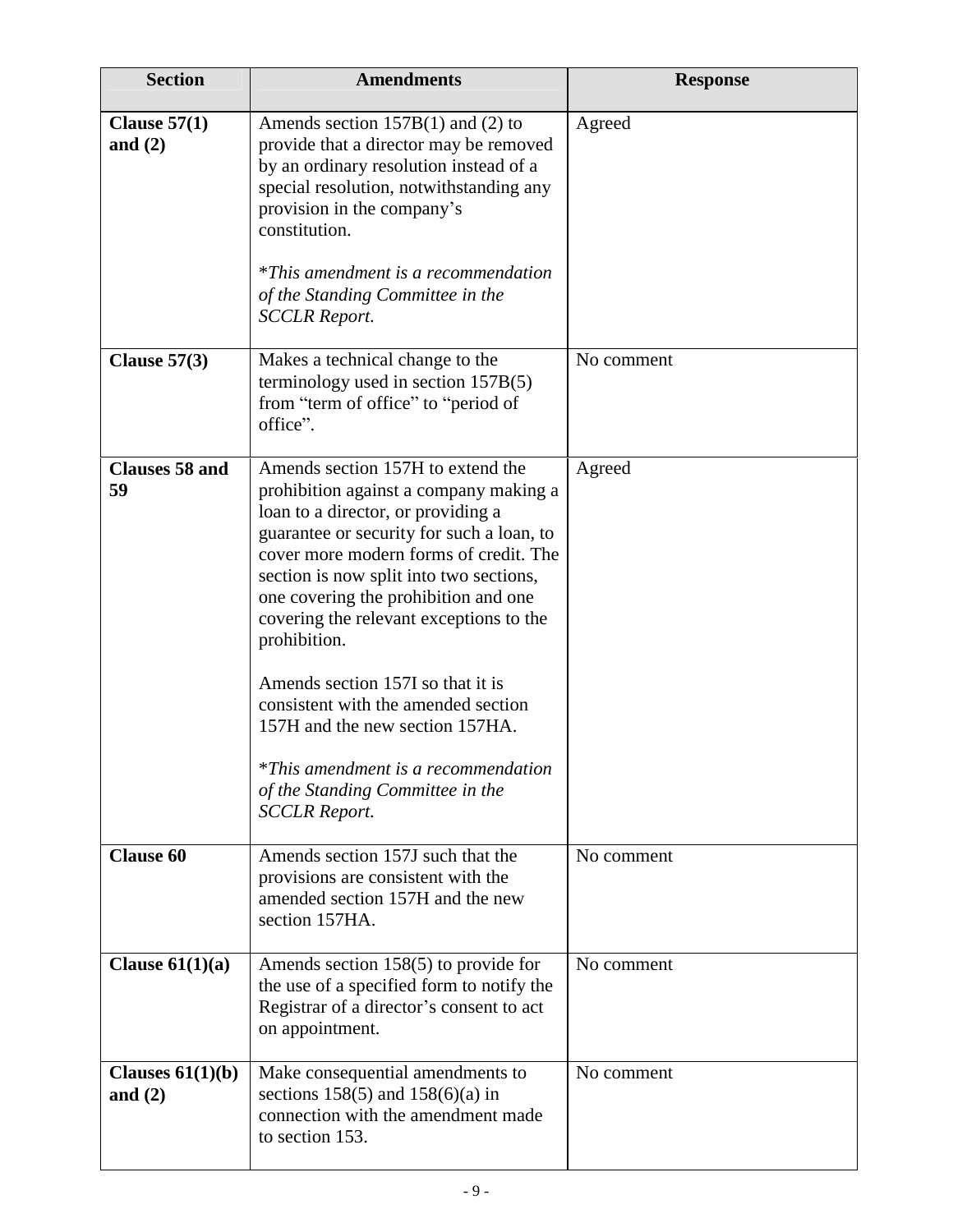| <b>Section</b>   | <b>Amendments</b>                                                                                                                                                                                                                                                                                                | <b>Response</b> |
|------------------|------------------------------------------------------------------------------------------------------------------------------------------------------------------------------------------------------------------------------------------------------------------------------------------------------------------|-----------------|
| Clause $61(3)$   | Amends section $158(10)(a)$ by<br>substituting the concept of shadow<br>director with the new defined term.                                                                                                                                                                                                      | No comment      |
| <b>Clause 62</b> | Repeals an obsolete provision in section<br>$158C(1)(a)$ .                                                                                                                                                                                                                                                       | No comment.     |
| <b>Clause 63</b> | Amends the reporting requirements<br>under section 161B so that it is<br>consistent with the changes made to<br>section 157H and the new section<br>157HA.                                                                                                                                                       | No comment      |
| <b>Clause 64</b> | Amend sections $161BA(1)$ and (2) to<br>correct a cross-reference in section<br>161B.                                                                                                                                                                                                                            | No comment      |
| <b>Clause 65</b> | Adds new section 162B which requires<br>a company that has only one member,<br>and that member is also the director of<br>such company, to record in a written<br>memorandum the terms of any oral<br>contract that the company enters into<br>with that member.                                                 | Agreed          |
| <b>Clause 66</b> | Amends section 165 to clarify the scope<br>of indemnities for directors and to<br>permit companies to purchase liability<br>insurance for officers and auditors in<br>certain specified circumstances.<br><i>*This amendment is a recommendation</i><br>of the Standing Committee in the<br><b>SCCLR Report.</b> | Agreed          |
| <b>Clause 67</b> | Amends section 168C to reflect the new<br>definition of shadow director                                                                                                                                                                                                                                          | No comment      |
| <b>Clause 68</b> | Makes a technical correction to the<br>Chinese text of section $168H(1)$ so that<br>it is consistent with the English<br>interpretation.                                                                                                                                                                         | No comment      |
| <b>Clause 69</b> | Amends section 177 to provide for the<br>winding up of a company that has no<br>members and makes consequential<br>amendments in connection with the<br>amendment made to section 8.                                                                                                                             | No comment      |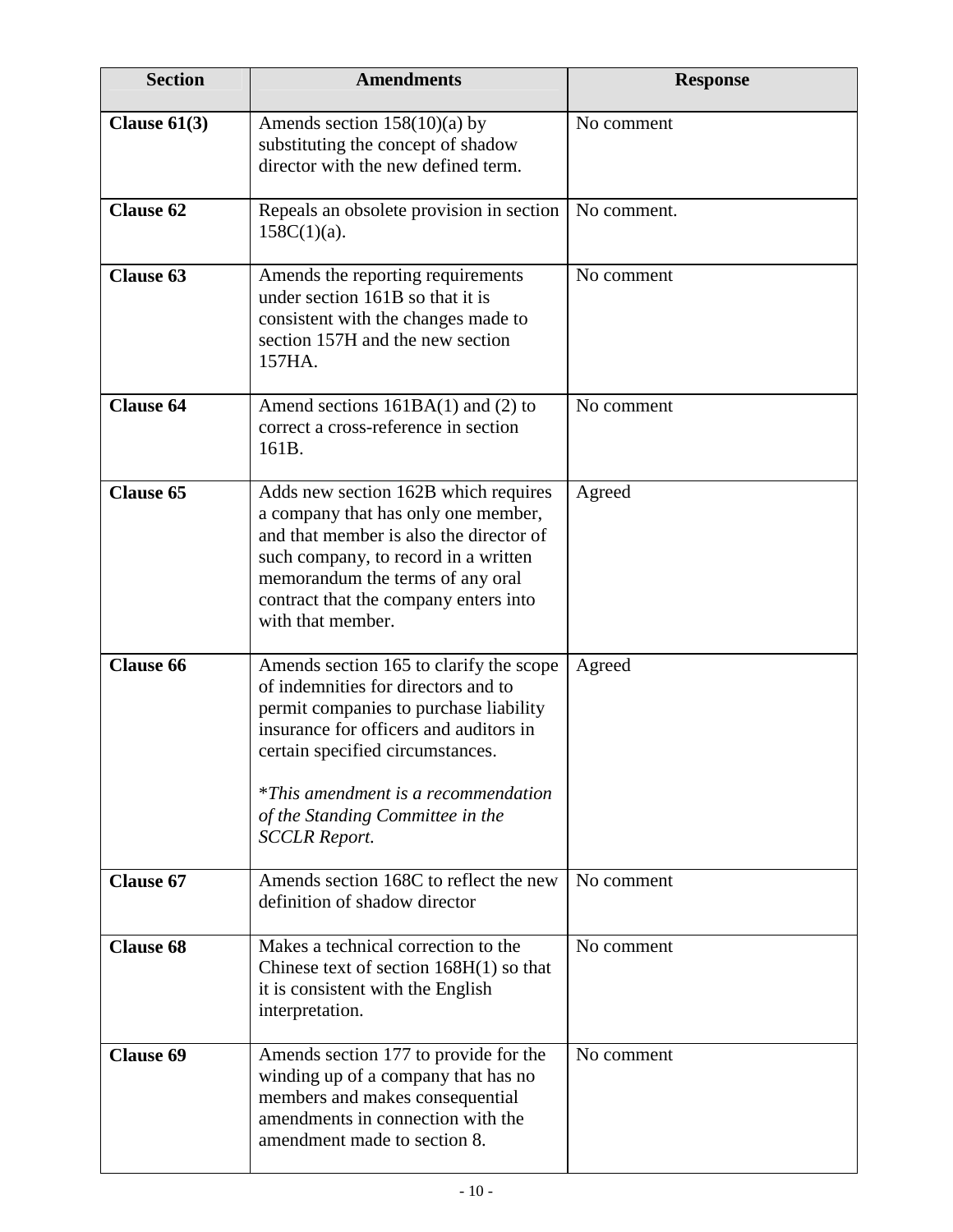| <b>Section</b>                      | <b>Amendments</b>                                                                                                                                                                                                                                                                                                                                              | <b>Response</b>                                                                                                        |
|-------------------------------------|----------------------------------------------------------------------------------------------------------------------------------------------------------------------------------------------------------------------------------------------------------------------------------------------------------------------------------------------------------------|------------------------------------------------------------------------------------------------------------------------|
| <b>Clause 70</b>                    | Amends section 178 to permit the<br>increase in the minimum amount of<br>debt below which a petition for<br>winding-up cannot be presented from<br>\$5,000 to \$10,000 or such greater<br>amount as may be prescribed by the<br>Financial Secretary.<br><i>*This amendment is a recommendation</i><br>of the Standing Committee in the<br><b>SCCLR Report.</b> | Agreed                                                                                                                 |
| <b>Clause 71</b>                    | Makes a consequential amendment to<br>section $179(1)$ to provide for the<br>possibility of one-member companies.                                                                                                                                                                                                                                              | No comment                                                                                                             |
| <b>Clause 72</b>                    | Amends section 195(a) to provide for<br>the use of a specified form when<br>notifying the Registrar on appointment<br>of the provisional liquidator.                                                                                                                                                                                                           | No comment                                                                                                             |
| <b>Clause 73</b>                    | Makes a consequential amendment to<br>section $199(6)(a)$ in connection with the<br>amendment made to section 168C by<br>substituting the concept of shadow<br>director with the new defined term.                                                                                                                                                             | No comment                                                                                                             |
| <b>Clause 74</b>                    | Amends section 226A to allow a<br>liquidator to issue a certificate under<br>that section and to provide for the use<br>of a specified form.                                                                                                                                                                                                                   | No comment                                                                                                             |
| <b>Clauses 75, 77,</b><br>82 and 83 | Make consequential amendments to<br>sections $228(1)(d)$ , $230$ , $264A(2)(b)$ and<br>264B(2)(b) respectively in connection<br>with the amendments made to section<br>228A.                                                                                                                                                                                   | No comment                                                                                                             |
| <b>Clause 76</b>                    | Amends section 228A:<br>to require the directors of a<br>(a)<br>company to file a winding-up<br>statement in the specified form,<br>instead of a statutory<br>declaration;<br>(b)<br>to require a provisional                                                                                                                                                  | The consequences of making a false<br>statement are not set out. We<br>suggest that this is specifically<br>addressed. |
|                                     | liquidator to give notice of his<br>appointment or of his ceasing to                                                                                                                                                                                                                                                                                           |                                                                                                                        |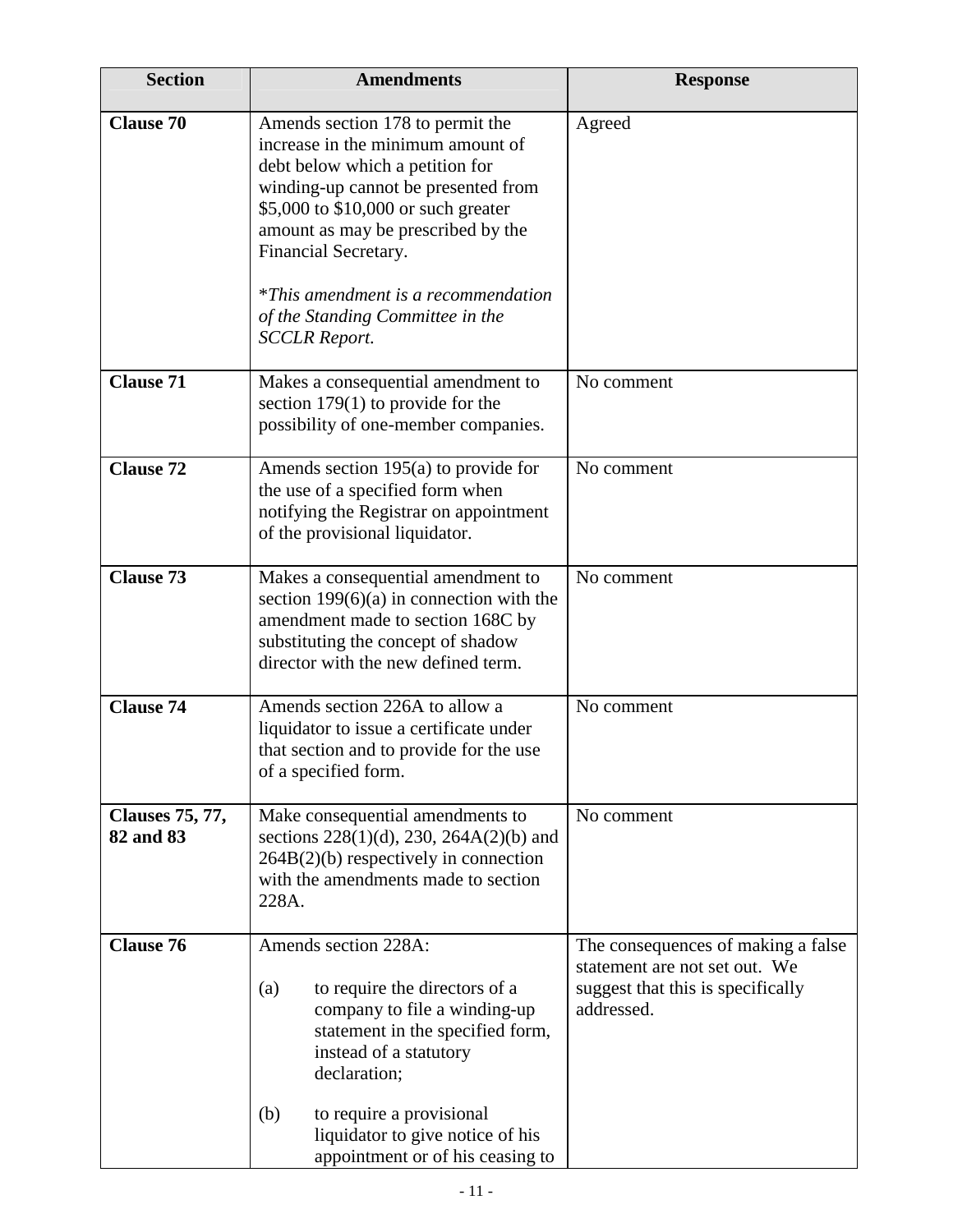| <b>Section</b>            | <b>Amendments</b>                                                                                                                                                                                                                            | <b>Response</b>                                                                                                        |
|---------------------------|----------------------------------------------------------------------------------------------------------------------------------------------------------------------------------------------------------------------------------------------|------------------------------------------------------------------------------------------------------------------------|
|                           | act to the Registrar in the<br>specified form;                                                                                                                                                                                               |                                                                                                                        |
|                           | (d)<br>to provide for the case of a<br>private company having only<br>one director; and                                                                                                                                                      |                                                                                                                        |
|                           | (d)<br>to make other technical changes.                                                                                                                                                                                                      |                                                                                                                        |
| <b>Clause 78</b>          | Makes a consequential amendment to<br>the subheading before section 233 in<br>connection with the amendments made<br>to that section.                                                                                                        | No comment                                                                                                             |
| Clauses $79(1)$ to<br>(5) | Amends section 233 to replace the<br>requirement for a statutory declaration<br>with a requirement for a certificate of<br>solvency in the specified form.                                                                                   | The consequences of making a false<br>statement are not set out. We<br>suggest that this is specifically<br>addressed. |
| Clause $79(6)$            | Adds new section $233(6)$ to provide for<br>the case of a private company having<br>only one director.                                                                                                                                       | No comment                                                                                                             |
| <b>Clause 79(7)</b>       | Adds new section $233(7)$ to deal with<br>transitional matters.                                                                                                                                                                              | No comment                                                                                                             |
| <b>Clause 80</b>          | Makes a consequential amendment to<br>section $237A(1)$ .                                                                                                                                                                                    | No comment                                                                                                             |
| <b>Clause 81</b>          | Amends section 253 to include a<br>requirement for receivers, managers<br>and liquidators to provide their identity<br>card or passport numbers and to notify<br>the Registrar of any change in the<br>particulars filed with the Registrar. | No comment                                                                                                             |
| <b>Clause 84</b>          | Amends section $271(3)$ by substituting<br>the concept of shadow director with the<br>new defined term.                                                                                                                                      | No comment                                                                                                             |
| <b>Clause 85</b>          | Makes a consequential amendment to<br>section $300A(1)$ in connection with the<br>amendments made to section 300B.                                                                                                                           | No comment                                                                                                             |
| <b>Clause 86</b>          | Amends section 300B (statement of<br>affairs submitted to the receiver) to<br>replace the requirement for an affidavit<br>with a requirement for a statement in<br>writing.                                                                  | The consequences of making a false<br>statement are not set out. We<br>suggest that this is specifically<br>addressed. |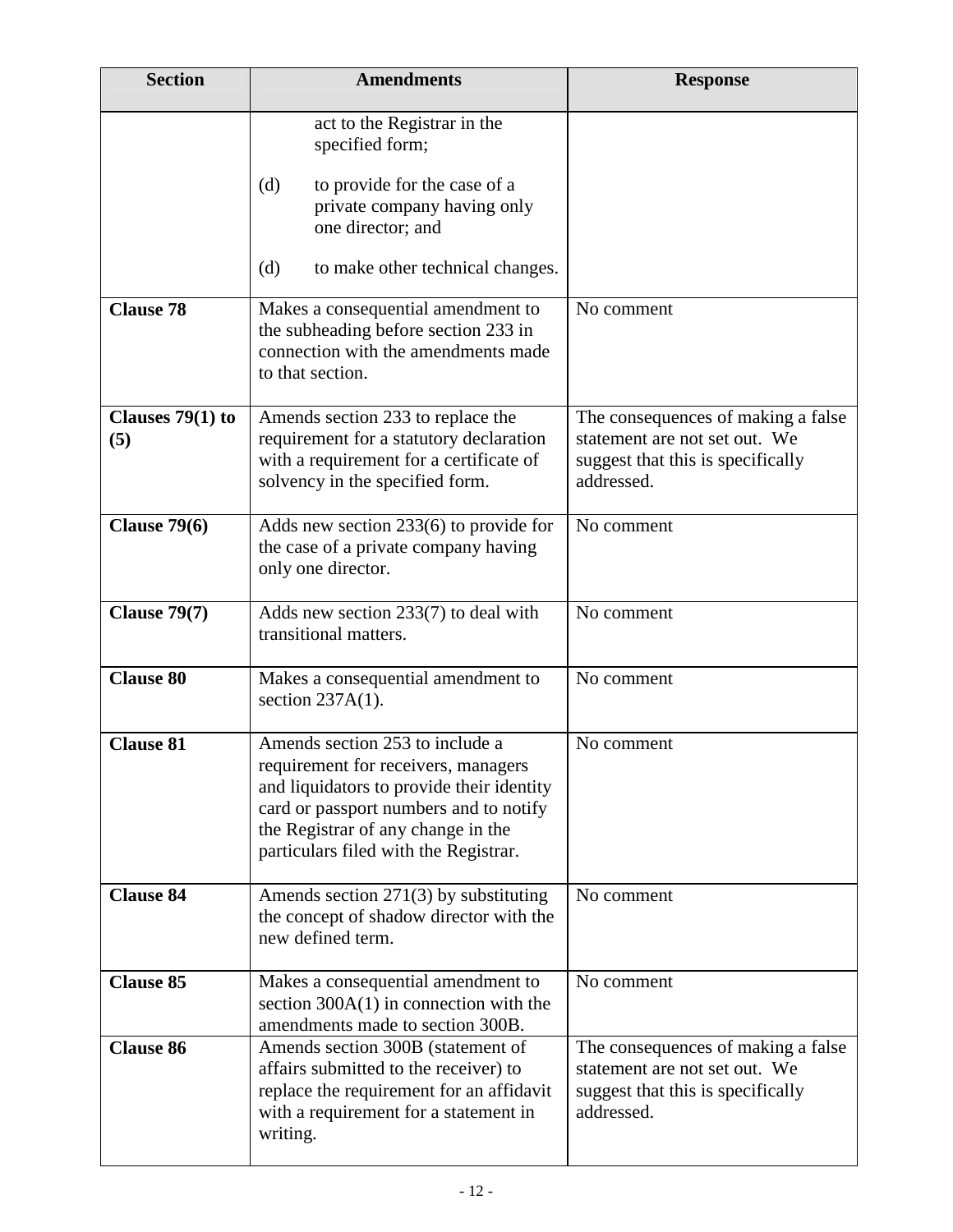| <b>Section</b>              | <b>Amendments</b>                                                                                                                                                                                                                                                    | <b>Response</b> |
|-----------------------------|----------------------------------------------------------------------------------------------------------------------------------------------------------------------------------------------------------------------------------------------------------------------|-----------------|
| <b>Clause 87</b>            | Repeals section 303A which relates to<br>the taking of affidavits.                                                                                                                                                                                                   | No comment      |
| <b>Clause 88</b>            | Amends section 305 to take account of<br>documents that are filed or stored with<br>the Registrar in electronic form. The<br>new section $305(1)(b)(ii)$ is added as a<br>consequence of the amendments made<br>to section $22(7)$ .                                 | No comment      |
| <b>Clause 89</b>            | Adds new section 305A which provides<br>that documents required to be signed by<br>the Registrar may instead be<br>authenticated in a manner determined<br>by the Registrar.                                                                                         | No comment      |
| <b>Clause 90</b>            | Makes a consequential amendment to<br>section $310(1)$ in connection with the<br>amendment made to section $4(1)$ .                                                                                                                                                  | No comment      |
| <b>Clauses 91 and</b><br>92 | Amend sections $312(a)$ and $313(a)$<br>respectively to remove the requirement<br>to provide details of members'<br>occupations in relation to registration<br>under Part IX.                                                                                        | No comment      |
| <b>Clause 93</b>            | Amends section 314 to correct a<br>spelling error and to replace the<br>requirement for a statutory declaration<br>with a requirement for a statement in<br>writing in respect of the details to be<br>delivered to the Registrar for<br>registration under Part IX. | No comment      |
| <b>Clause 94</b>            | Amends section 318 to allow a<br>registration certificate under Part IX to<br>be issued by the Registrar to bear a<br>printed signature instead of his<br>signature under hand.                                                                                      | No comment      |
| <b>Clause 95</b>            | Amends section 323 to remove the right<br>of dissenting shareholders of a public<br>company to resort to the court to cancel<br>an alteration to the conditions of the<br>company's memorandum of<br>association.                                                    | Agreed          |
| <b>Clause 96</b>            | Amends section 327 to permit the<br>increase in the minimum amount of                                                                                                                                                                                                | Agreed          |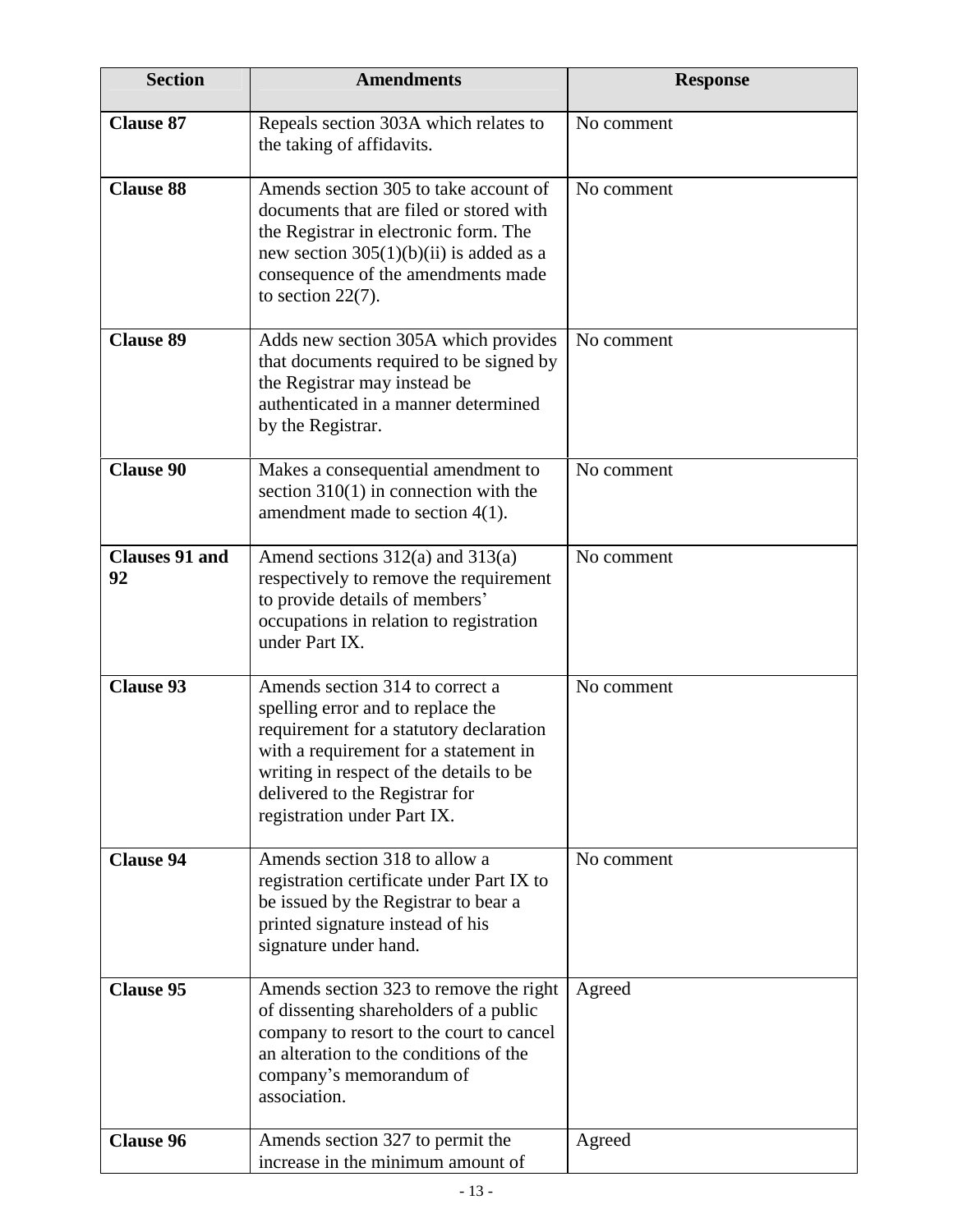| <b>Section</b>                     | <b>Amendments</b>                                                                                                                                                                                                                                                                   | <b>Response</b> |
|------------------------------------|-------------------------------------------------------------------------------------------------------------------------------------------------------------------------------------------------------------------------------------------------------------------------------------|-----------------|
|                                    | debt below which petition for winding<br>up cannot be presented from \$5,000 to<br>\$10,000 or such greater amount as may<br>be prescribed by the Financial<br>Secretary.                                                                                                           |                 |
| <b>Clause 97</b>                   | Amends section 333(3) to allow a<br>registration certificate under Part XI to<br>be issued by the Registrar to bear a<br>printed signature instead of his<br>signature under hand.                                                                                                  | No comment      |
| <b>Clause 98</b>                   | Amends section $333B(1)$ (termination<br>of authorized representative) to replace<br>the requirement for a statutory<br>declaration by a requirement for a<br>statement in writing in respect of the<br>details to be delivered to the Registrar<br>for registration under Part XI. | No comment      |
| <b>Clause 99</b>                   | Repeals an obsolete provision in section<br>$333C(1)(a)$ .                                                                                                                                                                                                                          | No comment      |
| <b>Clause 100</b>                  | Amends section 341 by substituting the<br>concept of shadow director with the<br>new defined term.                                                                                                                                                                                  | No comment      |
| <b>Clause 101</b>                  | Amends section 344A dormant<br>companies) to remove the requirement<br>for a statutory declaration and to<br>simplify the procedure for a company<br>to become dormant.                                                                                                             | No comment      |
| <b>Clauses 102, 103</b><br>and 105 | Amend sections 346, 347 and 348B(b)<br>respectively to facilitate the delivery,<br>processing and storage of information<br>in electronic form.                                                                                                                                     | No comment      |
| <b>Clause 104</b>                  | Amends section 348 to take account of<br>documents that are in electronic form<br>and to allow the Registrar to refuse to<br>register or accept for registration forms<br>that deviate from the forms specified by<br>the Registrar under section 2A.                               | No comment      |
| <b>Clause 106</b>                  | Amends section 348D to take account<br>of documents and records that are in<br>electronic form.                                                                                                                                                                                     | No comment      |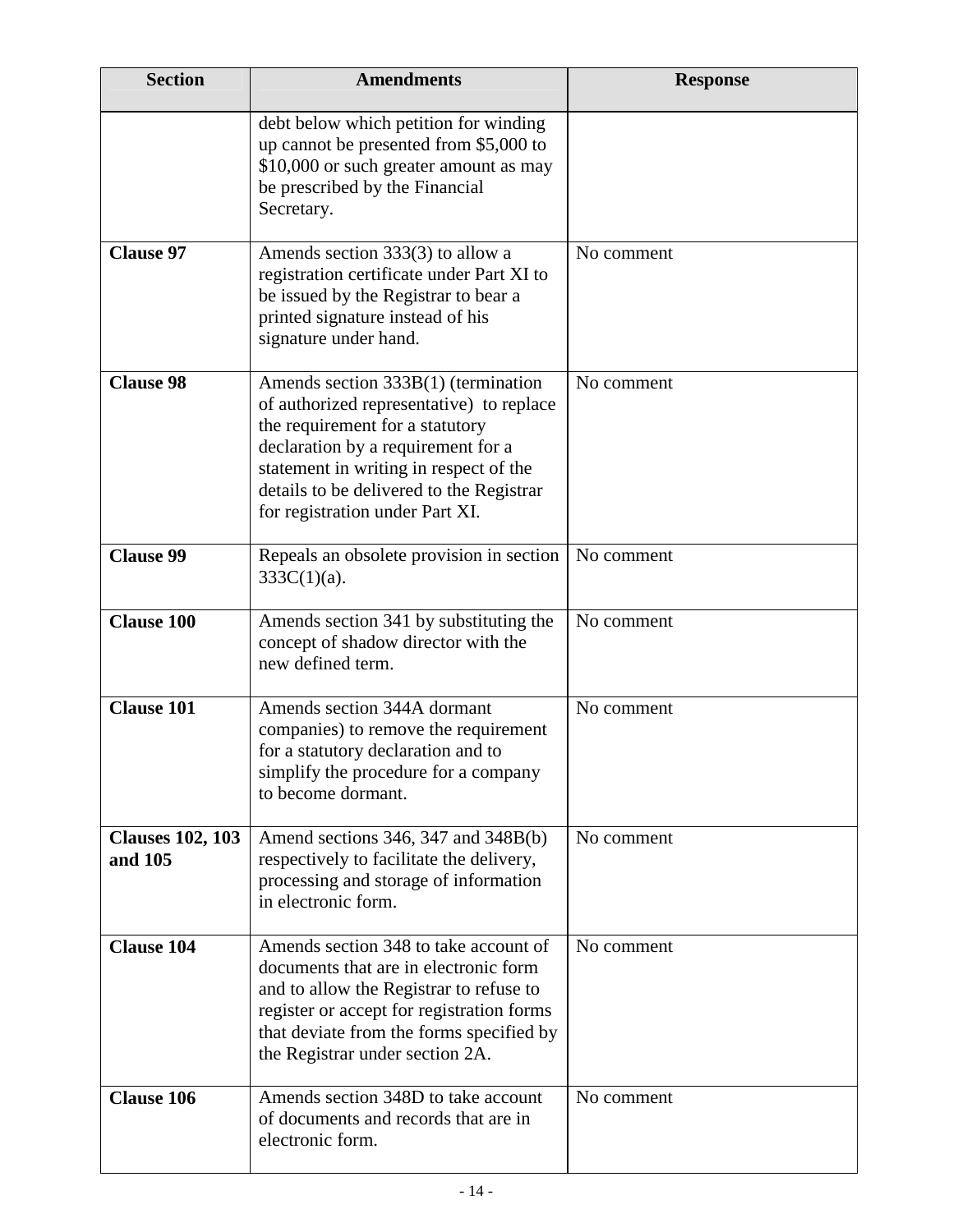| <b>Section</b>                       | <b>Amendments</b>                                                                                                                                                                              | <b>Response</b> |
|--------------------------------------|------------------------------------------------------------------------------------------------------------------------------------------------------------------------------------------------|-----------------|
| <b>Clause 107</b>                    | Amends section $351(2)$ by replacing the<br>concept of shadow director with the<br>new defined term.                                                                                           | No comment      |
| Clause $108(a)$ ,<br>$(b)$ and $(e)$ | Amends certain cross-references in the<br>First Schedule.                                                                                                                                      | No comment      |
| Clause $108(c)$                      | Amends regulation 1 of Part I of Table<br>A in the First Schedule to take account<br>of electronic communications and to<br>remove obsolete provisions.                                        | Agreed          |
| Clause $108(d)$                      | Amends regulation 82 of Part I of Table<br>A to remove the directorial autonomy<br>rule.<br>*This amendment is a recommendation                                                                | Agreed          |
|                                      | of the Standing Committee in the<br><b>SCCLR Report.</b>                                                                                                                                       |                 |
| <b>Clause 109</b>                    | Amends certain cross-references in the<br>Eighth Schedule and makes<br>consequential amendments to that<br>Schedule in connection with the<br>amendments made to sections 22 and<br>85.        | No comment      |
| <b>Clause 110</b>                    | Amends certain cross-references in the<br>Tenth Schedule.                                                                                                                                      | No comment      |
| <b>Clause 111</b>                    | Amends certain cross-references in the<br>Eleventh Schedule.                                                                                                                                   | No comment      |
| <b>Clause 112</b>                    | Makes consequential amendments to<br>the Twelfth Schedule.                                                                                                                                     | No comment      |
| <b>Clause 113</b>                    | Makes a consequential amendment to<br>rule $5(1)(a)$ and (b) of Order 102 of the<br>Rules of the High Court (Cap. 4 sub.<br>leg.) and repeals rules $2(3)$ and $6(3)$ ,<br>which are obsolete. | No comment      |
| <b>Clause 114</b>                    | Repeals the Companies (Requirements<br>for Documents) Regulation (Cap. 32<br>sub. leg.), which is obsolete.                                                                                    | No comment      |
| <b>Clause 115</b>                    | Repeals the Companies Ordinance (Fee<br>for Taking Affidavit, Affirmation or<br>Declaration) Notice (Cap. 32 sub. leg.)<br>as a consequence of the repeal of                                   | No comment      |